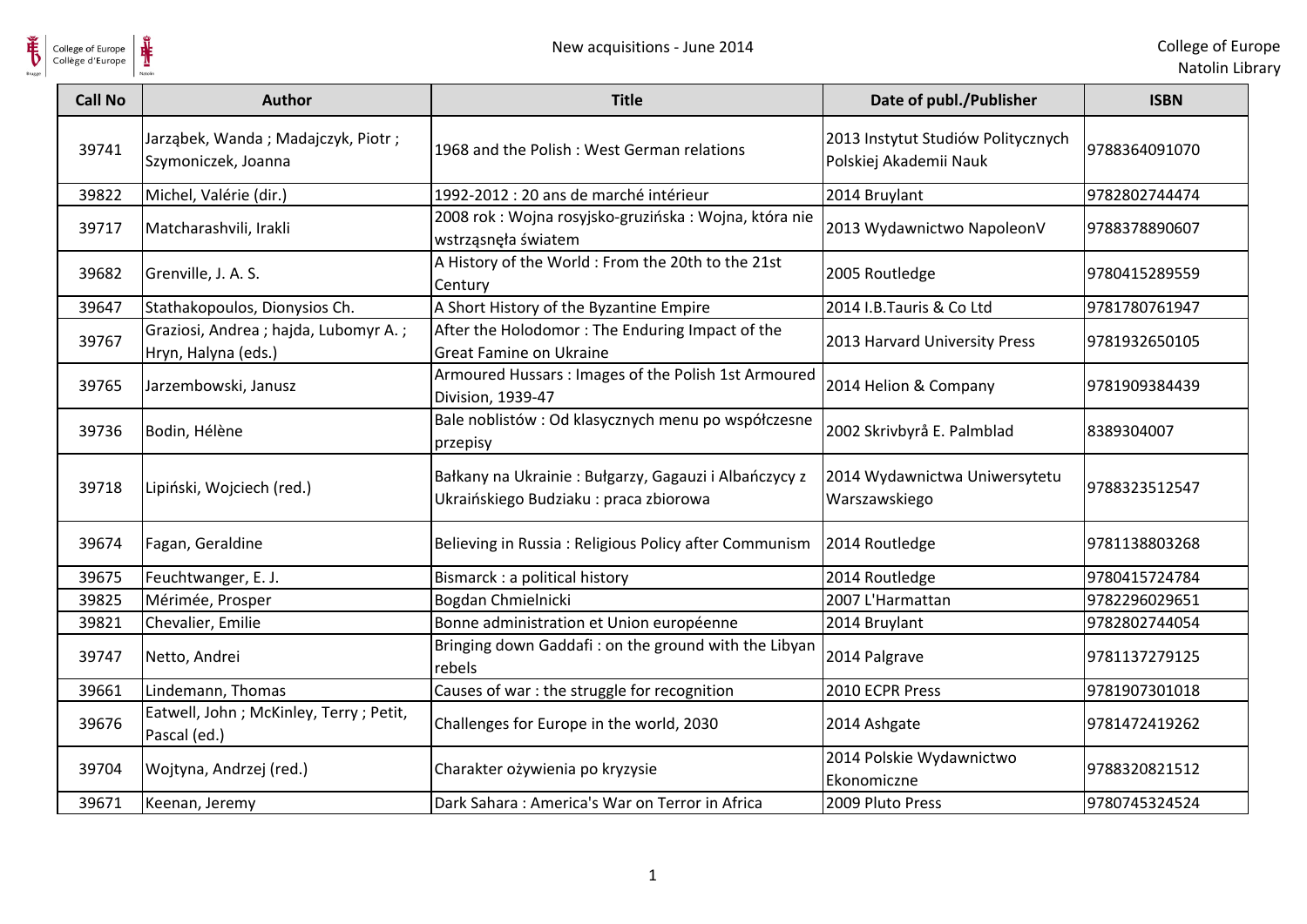$\frac{1}{\sqrt{2}}$ College of Europe

| <b>Call No</b> | <b>Author</b>                                | <b>Title</b>                                                                                                          | Date of publ./Publisher                      | <b>ISBN</b>   |
|----------------|----------------------------------------------|-----------------------------------------------------------------------------------------------------------------------|----------------------------------------------|---------------|
| 39817          | Tcherguizova, Zalina; Eskirkhanova,<br>Assya | Des témoignages tchétchènes                                                                                           | 2013 L'Harmattan                             | 9782343021591 |
| 39677          | Anderson, Richard                            | Discourse, dictators and democrats: Russia's place in a<br>global process                                             | 2014 Ashgate                                 | 9781409467083 |
| 39705          | Bogucki, Jakub                               | Dyplomacja z historią w tle : problemy historii<br>najnowszej w polskiej polityce wobec Niemiec i Rosji<br>po 1989 r. | 2013 Wydawnictwo Naukowe Grado 9788362941476 |               |
| 39663          | Korosteleva, Elena A. (ed.)                  | Eastern Partnership: a New Opportunity for the<br>Neighbours?                                                         | 2013 Routledge                               | 9780415847209 |
| 39664          | Korosteleva, Elena A. (ed.)                  | Eastern Partnership : a New Opportunity for the<br>Neighbours?                                                        | 2013 Routledge                               | 9780415847209 |
| 39678          | Steinbach, Armin                             | Economic policy coordination in the Euro area                                                                         | 2014 Routledge                               | 9781138023970 |
| 39751          | De Grauwe, Paul                              | <b>Economics of Monetary Union</b>                                                                                    | 2014 Oxford University Press                 | 9780199684441 |
| 39750          | De Grauwe, Paul                              | <b>Economics of Monetary Union</b>                                                                                    | 2014 Oxford University Press                 | 9780199684441 |
| 39753          | De Grauwe, Paul                              | <b>Economics of Monetary Union</b>                                                                                    | 2014 Oxford University Press                 | 9780199684441 |
| 39749          | De Grauwe, Paul                              | <b>Economics of Monetary Union</b>                                                                                    | 2014 Oxford University Press                 | 9780199684441 |
| 39752          | De Grauwe, Paul                              | <b>Economics of Monetary Union</b>                                                                                    | 2014 Oxford University Press                 | 9780199684441 |
| 39748          | De Grauwe, Paul                              | <b>Economics of Monetary Union</b>                                                                                    | 2014 Oxford University Press                 | 9780199684441 |
| 39706          | Schultz, Theodore William                    | Ekonomia kapitału ludzkiego                                                                                           | 2014 Oficyna a Wolters Kluwer<br>business    | 9788326441707 |
| 39726          | Sovacool, Benjamin K. (ed.)                  | Energy security. Vol. 1, Definitions and concepts of<br>energy security                                               | 2014 SAGE Publications                       | 9781446276082 |
| 39727          | Sovacool, Benjamin K. (ed.)                  | Energy security. Vol. 2, Fuels and technologies of<br>energy security                                                 | 2014 SAGE Publications                       | 9781446276082 |
| 39728          | Sovacool, Benjamin K. (ed.)                  | Energy security. Vol. 3, Economic, political, and<br>environmental dimensions of energy security                      | 2014 SAGE Publications                       | 9781446276082 |
| 39729          | Sovacool, Benjamin K. (ed.)                  | Energy security. Vol. 4, Regional perspective of energy<br>security                                                   | 2014 SAGE Publications                       | 9781446276082 |
| 39730          | Sovacool, Benjamin K. (ed.)                  | Energy security. Vol. 5, National perspectives of energy<br>security                                                  | 2014 SAGE Publications                       | 9781446276082 |
| 39731          | Sovacool, Benjamin K. (ed.)                  | Energy security. Vol. 6, Indices and measures of energy<br>security progress                                          | 2014 SAGE Publications                       | 9781446276082 |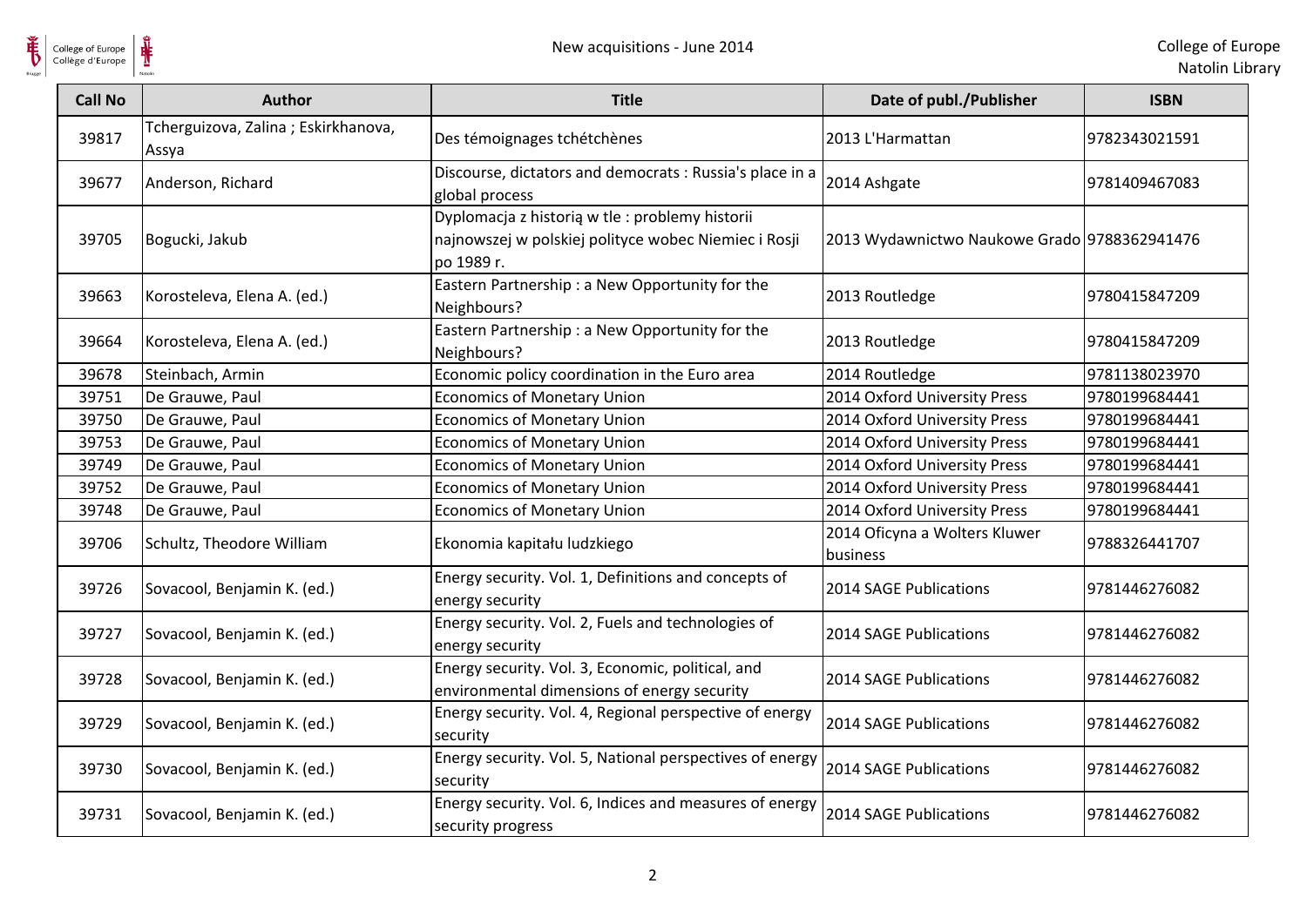

College of Europe

| College of Europe<br>Collège d'Europe | ⋕<br>New acquisitions - June 2014                                |                                                                                                                                    |                                                              | College of Eur<br>Natolin Lib |
|---------------------------------------|------------------------------------------------------------------|------------------------------------------------------------------------------------------------------------------------------------|--------------------------------------------------------------|-------------------------------|
| <b>Call No</b>                        | <b>Author</b>                                                    | <b>Title</b>                                                                                                                       | Date of publ./Publisher                                      | <b>ISBN</b>                   |
| 39681                                 | Carta, Caterina ; Morin, Jean-Frédéric<br>(ed.)                  | EU foreign policy through the lens of discourse analysis<br>: making sense of diversity                                            | 2014 Ashgate                                                 | 9781409463764                 |
| 39772                                 | Nielsen, Ruth                                                    | EU labour law                                                                                                                      | 2013 DJØF Publishing                                         | 9788757425666                 |
| 39679                                 | Korosteleva, Elena A.; Natorski, Michal;<br>Simão, Licinia (ed.) | EU Policies in the Eastern Neighbourhood : the<br>practices perspective                                                            | 2014 Routledge                                               | 9780415720571                 |
| 39784                                 | Pfister, Eugen                                                   | Europa im Bild : Imaginationen Europas in<br>Wochenschauen in Deutschland, Frankreich,<br>Großbritannien und Österreich 1948-1959  | 2014 V&R Unipress                                            | 9783847101987                 |
| 39785                                 | Davies, Norman                                                   | Europa im Krieg 1939 - 1945 : Die grosse Katastrophe                                                                               | 2013 Nikol                                                   | 9783868201819                 |
| 39680                                 | Balkır, Canan ; Bolukbasi, H. Tolga ;<br>Ertugal, Ebru (ed.)     | Europeanisation of Public Policy in Southern Europe :<br>Comparative Political Economy from the 2000s to the<br>Crisis /           | 2014 Routledge                                               | 9780415742931                 |
| 39743                                 | Świder, Konrad                                                   | Ewolucja elity władzy w Związku Radzieckim i Rosji w<br>kontekście przemian ideowych, politycznych,<br>społecznych i ekonomicznych | 2013 Instytut Studiów Politycznych<br>Polskiej Akademii Nauk | 9788364091131                 |
| 39533                                 | Sosabowski, Stanislaw                                            | Freely I Served: The Memoir of the Commander, 1st<br>Polish Independent Parachute Brigade 1941-1944                                | 2013 Pen & Sword Books Ltd                                   | 9781783462612                 |
| 39716                                 | Krasuska, Magdalena                                              | Fundusze unijne w nowej perspektywie 2014-2020                                                                                     | 2014 Wydawnictwo Wiedza i<br>Praktyka                        | 9788326928345                 |
| 39186                                 | Salmon, P.; Hamilton K.; Twigge, S.<br>(eds.)                    | German Unification 1989-90 : Documents on British<br><b>Policy Overseas</b>                                                        | 2012 Routledge                                               | 9780415691505                 |
| 39739                                 | Żelichowski, Ryszard                                             | Gibraltar                                                                                                                          | 2012 Instytut Studiów Politycznych<br>PAN: Wydawnictwo TRIO  | 9788374363112                 |
| 39754                                 | Heywood, Andrew                                                  | <b>Global Politics</b>                                                                                                             | 2014 Palgrave Macmillan                                      | 9781137349262                 |
| 39707                                 | Stembrowicz, Kazimierz (red.)                                    | Historia, polityka, dyplomacja: blogosfera MSZ                                                                                     | 2014 Wydawnictwo Sejmowe                                     | 9788376663081                 |
| 39776                                 | Fioramonti, Lorenzo                                              | How Numbers Rule the World: The Use and Abuse of<br><b>Statistics in Global Politics</b>                                           | 2014 Zed Books                                               | 9781780322674                 |
| 39686                                 | Costa, Olivier ; Brack, Nathalie                                 | How the EU really works                                                                                                            | 2014 Ashgate                                                 | 9781472414632                 |
| 39687                                 | Costa, Olivier ; Brack, Nathalie                                 | How the EU really works                                                                                                            | 2014 Ashgate                                                 | 9781472414632                 |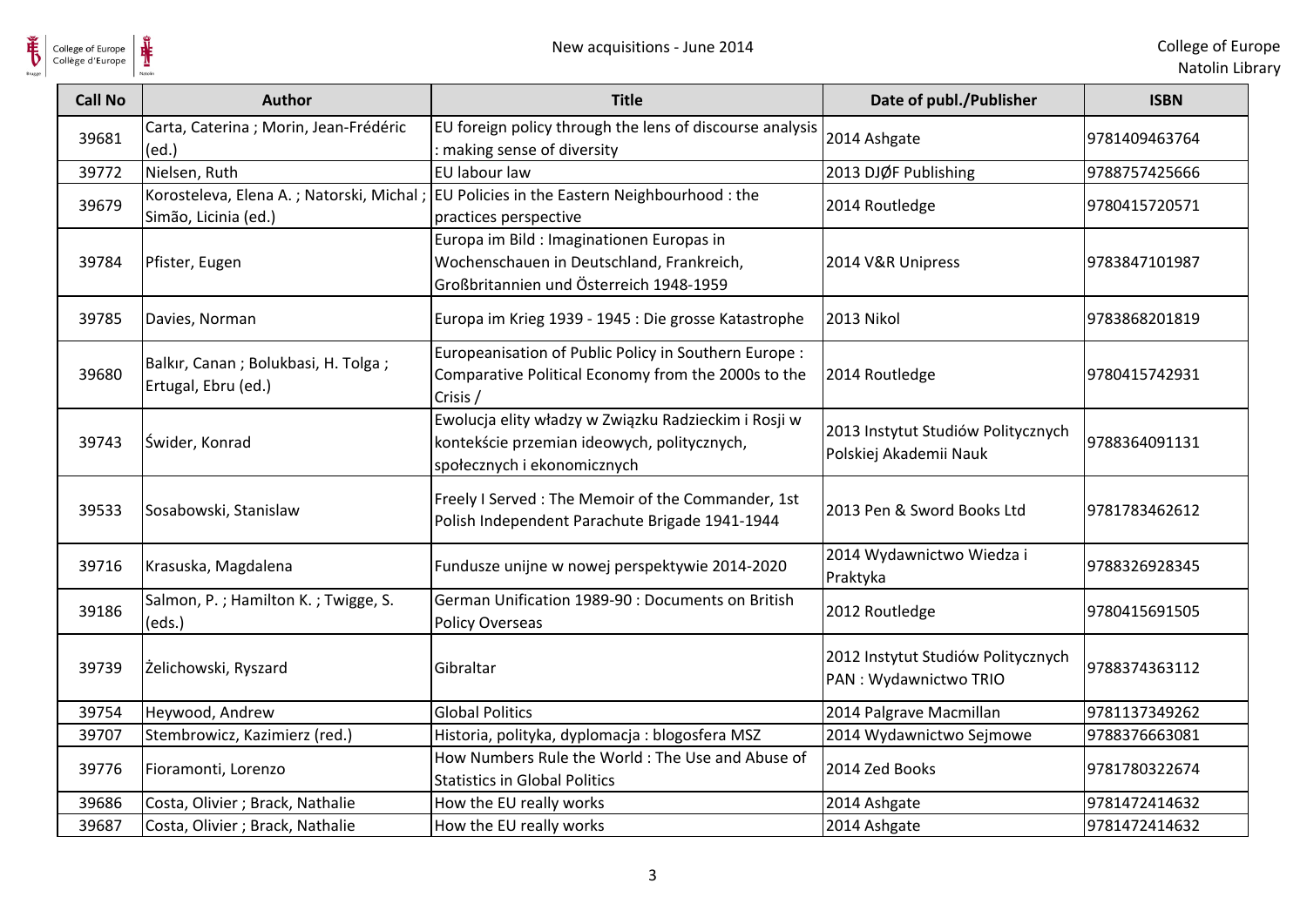$\frac{1}{\sqrt{2}}$ College of Europe

| <b>Call No</b> | <b>Author</b>                                                       | <b>Title</b>                                                                                                   | Date of publ./Publisher                                      | <b>ISBN</b>   |
|----------------|---------------------------------------------------------------------|----------------------------------------------------------------------------------------------------------------|--------------------------------------------------------------|---------------|
| 39688          | Eule, Tobias G.                                                     | Inside immigration law : migration management and<br>policy application in Germany                             | 2014 Ashgate                                                 | 9781409470137 |
| 39922          | Blacstock, Jodie et al.                                             | Inside Police Custody: An Empirical Account of<br>Suspects' Rights in Four Jurisdictions                       | 2014 Intersentia                                             | 9781780681573 |
| 39921          | Blackstock, Jodie et al.                                            | Inside Police Custody: Training Framework on the<br>Provisions of Suspects' Rights                             | 2014 Intersentia                                             | 9781780681863 |
| 39807          | Jacquemond, Louis-Pascal                                            | Irène Joliot-Curie : [Biographie]                                                                              | 2014 Odile Jacob                                             | 9782738130334 |
| 39672          | Noi, Aylin Ünver (ed.)                                              | Islam and democracy: perspectives on the Arab spring 2013 Cambridge Scholars                                   |                                                              | 9781443847148 |
| 39659          | Avbelj, Matej ; Fontanelli, Filippo ;<br>Martinico, Giuseppe (eds.) | Kadi on trial : a multifaceted analysis of the Kadi Trial                                                      | 2014 Routledge                                               | 9780415640312 |
| 39738          | Wosik, Ewa (red.)                                                   | Katyń: Dokumenty ludobójstwa: Dokumenty i<br>materiały archiwalne przekazane Polsce 14<br>października 1992 r. | 1992 Instytut Studiów Politycznych<br>Polskiej Akademii Nauk | 8385479198    |
| 39722          | Bodio, Tadeusz (red.)                                               | Kaukaz: mechanizmy legitymizacji i funkcjonowania<br>elit politycznych                                         | 2012 Oficyna Wydawnicza ASPRA-JR 9788375453775               |               |
| 39721          | Bodio, Tadeusz (red.)                                               | Kaukaz: transformacja przywództwa i elit politycznych                                                          | 2012 Oficyna Wydawnicza ASPRA-JR 9788375453768               |               |
| 39712          | Anders, Władysław                                                   | Klęska Hitlera w Rosji 1941-1945                                                                               | 2014 Bellona                                                 | 9788311131941 |
| 39801          |                                                                     | Gricourt, Sébastien ; Pernet, Gilles (dir.)   Kosovo : récit sur la construction d'un Etat                     | 2014 Non Lieu                                                | 9782352701811 |
| 39711          | Albiński, Piotr (red.)                                              | Kryzys a polityka stabilizacyjna w Unii Europejskiej                                                           | 2014 Oficyna Wydawnicza SGH                                  | 9788373788886 |
| 39713          | Plamper, Jan                                                        | Kult Stalina : studium alchemii władzy                                                                         | 2014 Świat Książki                                           | 9788379432752 |
| 39703          | Mazur, Zbigniew ; Orłowski, Hubert ;<br>Wagińska-Marzec, Maria      | Kultura zjednoczonych Niemiec : wybrane problemy                                                               | 2013 Instytut Zachodni                                       | 9788361736356 |
| 39811          | Pullano, Teresa                                                     | La citoyenneté européenne : un espace quasi-étatique                                                           | 2014 Les Presses de Sciences Po                              | 9782724615203 |
| 39814          | Wouako Tchaleu, Joseph                                              | L'agression libyenne : La démocratie de guerre                                                                 | 2013 Harmattan                                               | 9782343009339 |
| 40008          | Anderson, Scott                                                     | Lawrence z Arabii: Wojna, zdrada, szaleństwo<br>mocarstw. Jak powstał dzisiejszy Bliski Wschód                 | 2014 Magnum                                                  | 9788363986674 |
| 39812          | Sutzkever, Abraham                                                  | Le Ghetto de Wilno, 1941-1944                                                                                  | 2014 Tallandier                                              | 9791021004801 |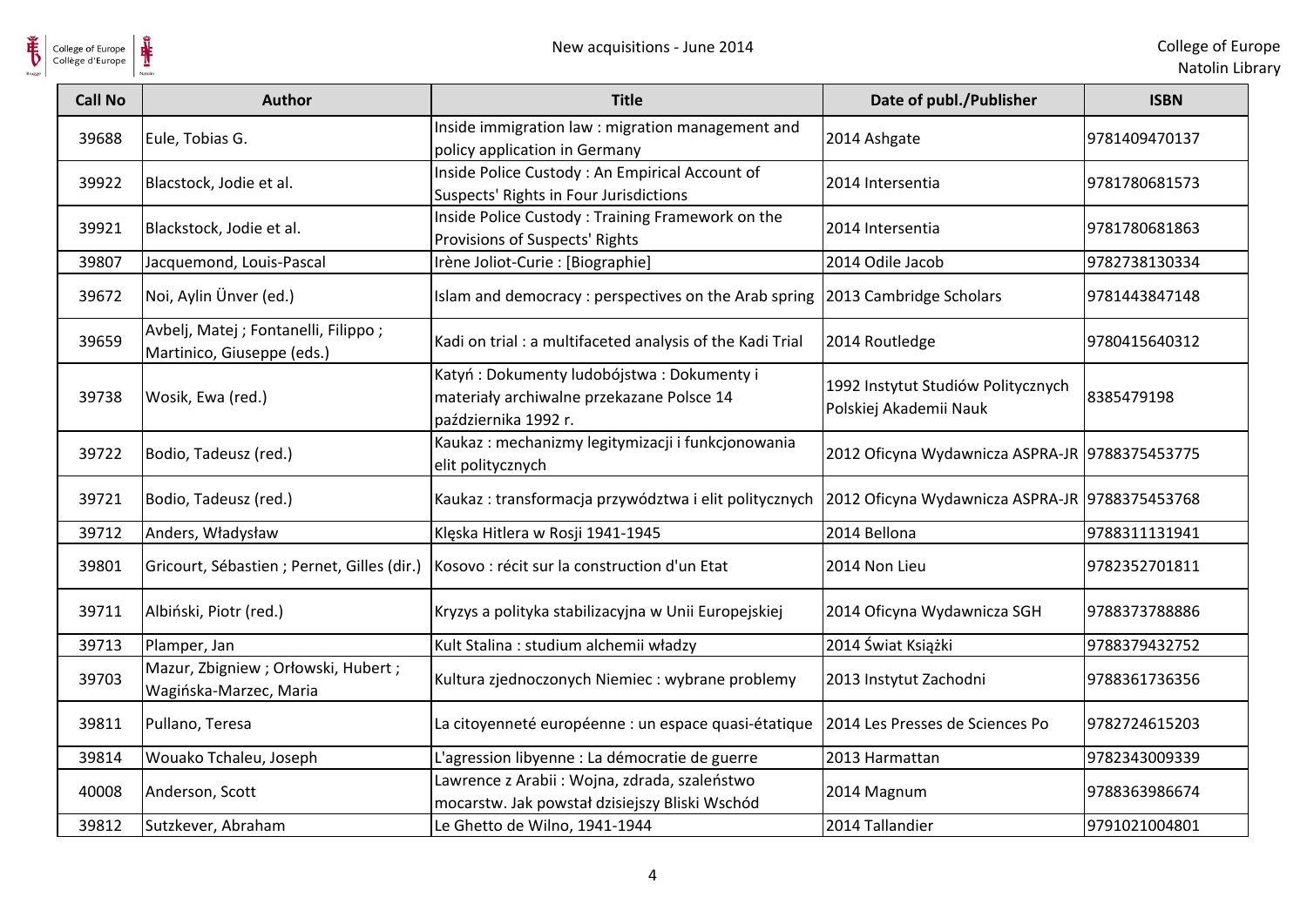

| <b>Call No</b> | <b>Author</b>                                              | <b>Title</b>                                                                                 | Date of publ./Publisher                                                   | <b>ISBN</b>   |
|----------------|------------------------------------------------------------|----------------------------------------------------------------------------------------------|---------------------------------------------------------------------------|---------------|
| 39683          | Marchat, Philippe                                          | Le Maroc et "les puissances" : Un empire convoité : de<br>711 à 1942                         | 2013 L'Harmattan                                                          | 9782336297637 |
| 39708          | Kownacki, Tomasz                                           | Legitymizowanie systemu politycznego Unii<br>Europejskiej                                    | 2014 Dom Wydawniczy Elipsa                                                | 9788371517242 |
| 39802          | Jacquillat, Bertrand                                       | Les 100 mots de la crise de l'euro                                                           | 2014 Presses Universitaires de<br>France                                  | 9782130625537 |
| 39799          | Chopin, Thierry; Foucher, Michel (dir.)                    | L'Etat de l'Union : Rapport Schuman 2014 sur l'Europe                                        | 2014 Editions Lignes de Repères                                           | 9782366090079 |
| 39803          | Duez, Denis ; Paye, Olivier ; Verdure,<br>Christophe (ed.) | L'Européanisation : Sciences humaines et nouveaux<br>enjeux                                  | 2014 Bruylant                                                             | 9782802737902 |
| 39810          | Gadamer, Hans-Georg                                        | L'héritage de l'Europe                                                                       | 2003 Éd. Payot & Rivages                                                  | 2743611154    |
| 39800          | Ferry, Jean-Marc (dir.)                                    | L'idée d'Europe : Prendre philosophiquement au<br>sérieux le projet politique européen       | <b>2013 PUPS</b>                                                          | 9782840509127 |
| 39709          | Zdanowicz, Mieczysława (ed.)                               | Local border traffic on the Polish section of the<br>European Union external border          | 2014 Oficyna Wydawnicza ASPRA                                             | 9788375455076 |
| 39755          | Mankiw, Gregory N.; Taylor, Mark P.                        | Macroeconomics                                                                               | 2014 Worth Publishers - A<br><b>Macmillan Higher Education</b><br>Company | 9781464141775 |
| 39665          | Kemoklidze, Nino et al. (ed.)                              | Many Faces of the Caucasus                                                                   | 2014 Routledge                                                            | 9780415739672 |
| 39740          | Nalewajko, Ewa                                             | Między populistycznym a liberalnym : style polityczne<br>w Polsce po roku 1989               | 2013 Instytut Studiów Politycznych<br><b>PAN</b>                          | 9788364091063 |
| 39819          | Lamarche, Karine                                           | Militer contre son camp : des Israéliens engagés aux<br>côtés des Palestiniens               | 2013 Presses universitaires de<br>France                                  | 9782130618836 |
| 39656          | Foot, John                                                 | Modern Italy                                                                                 | 2014 Palgrave Macmillan                                                   | 9780230360334 |
| 39666          | Worden, Elizabeth Anderson                                 | National Identity and Educational Reform: Contested<br>Classrooms                            | 2014 Routledge                                                            | 9780415719544 |
| 39689          | Chatzēvasileiou, Euanthēs                                  | NATO and western perceptions of the Soviet bloc:<br>alliance analysis and reporting, 1951-69 | 2014 Routledge                                                            | 9780415743754 |
| 39938          | Wilga, Maciej ; Karolewski, Ireneusz<br>Paweł (ed.)        | New Approaches to EU Foreign Policy                                                          | 2014 Routledge                                                            | 9780415813662 |
| 39702          | Koszel, Bogdan; Malinowski, Krzysztof;<br>Mazur, Zbigniew  | Niemiecka polityka wobec Polski 1990-2010                                                    | 2012 Instytut Zachodni                                                    | 9788361736332 |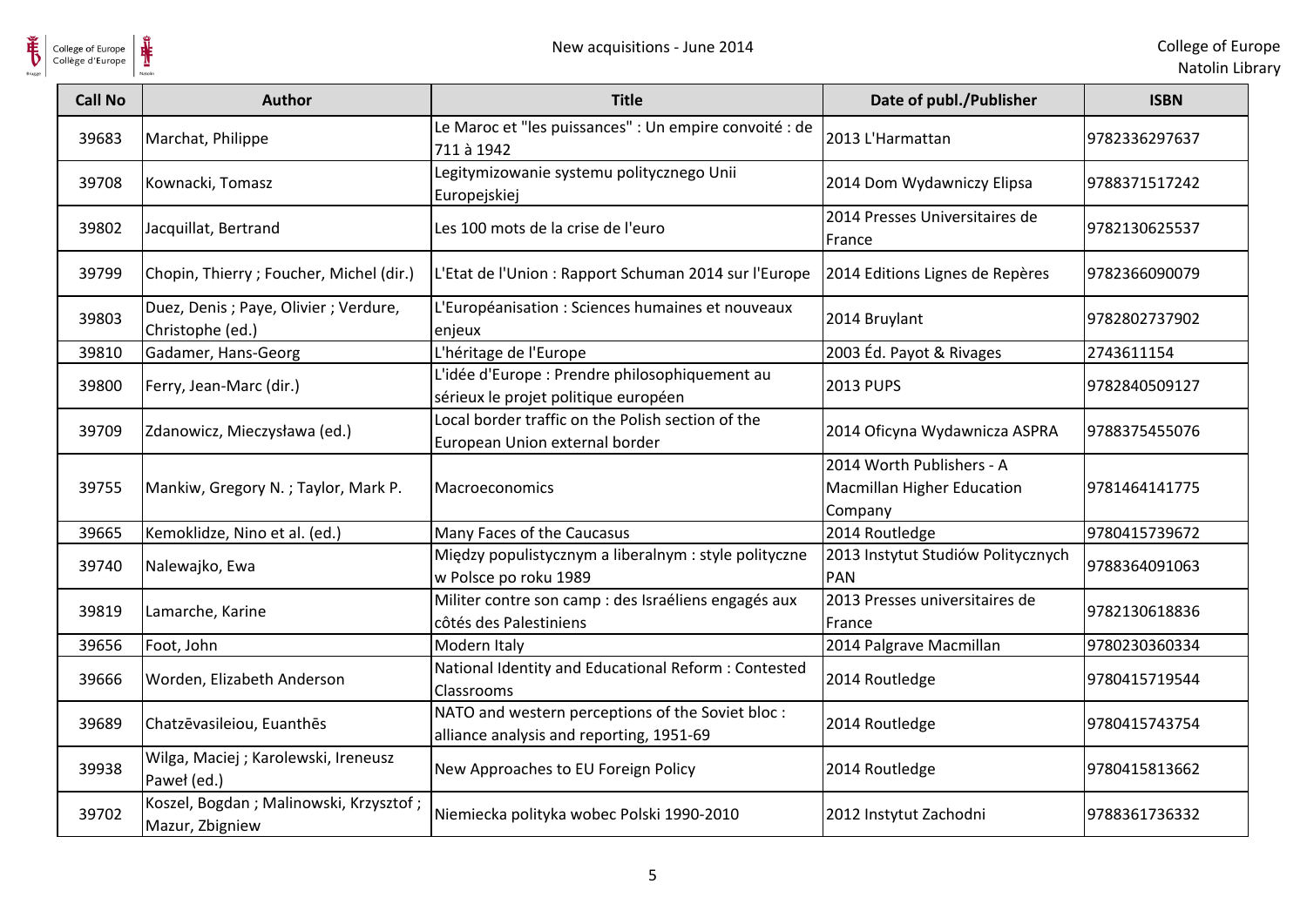| <b>Call No</b> | <b>Author</b>                                                                               | <b>Title</b>                                                                            | Date of publ./Publisher                                      | <b>ISBN</b>   |
|----------------|---------------------------------------------------------------------------------------------|-----------------------------------------------------------------------------------------|--------------------------------------------------------------|---------------|
| 39690          | Robinson, Glenn                                                                             | Optimize European Union law                                                             | 2014 Routledge                                               | 9780415834643 |
| 39757          | Dinan, Desmond (ed.)                                                                        | Origins and evolution of the European Union                                             | 2014 Oxford University Press                                 | 9780199570829 |
| 39756          | Dinan, Desmond (ed.)                                                                        | Origins and evolution of the European Union                                             | 2014 Oxford University Press                                 | 9780199570829 |
| 39568          | Rathkolb, Oliver                                                                            | Paradoxical Republic : Austria 1945-2005                                                | 2014 Berghahn Books                                          | 9781782383963 |
| 39657          | Cabada, Ladislav; Hloušek, Vít; Jurek,<br>Petrk                                             | Party systems in East Central Europe                                                    | 2014 Lexington Books                                         | 9780739182765 |
| 39691          | Charbonneau, Bruno; Chafer, Tony<br>(eds.)                                                  | Peace operations in the francophone world : global<br>governance meets post-colonialism | 2014 Routledge                                               | 9780415749138 |
| 39733          | Mac Ginty, Roger (ed.)                                                                      | Peacebuilding. Vol. 2, Actors                                                           | <b>2014 SAGE</b>                                             | 9781446272220 |
| 39734          | Mac Ginty, Roger (ed.)                                                                      | Peacebuilding. Vol. 3, Issues                                                           | <b>2014 SAGE</b>                                             | 9781446272220 |
| 39735          | Mac Ginty, Roger (ed.)                                                                      | Peacebuilding. Vol. 4, Contexts                                                         | <b>2014 SAGE</b>                                             | 9781446272220 |
| 39758          | Heywood, Andrew                                                                             | Political ideologies : an introduction                                                  | 2012 Palgrave Macmillan                                      | 9780230367258 |
| 39668          | Angrist, Michele Penner (ed.)                                                               | Politics & society in the contemporary Middle East                                      | 2013 Lynne Rienner Publishers                                | 9781588269089 |
| 39766          | Magone, José M.                                                                             | Politics in contemporary Portugal : democracy evolving 2013 Lynne Rienner Publishers    |                                                              | 9781626370258 |
| 39956          | Długołęcki, Piotr; Kochanowski, Jerzy<br>(red.) ; Polski Instytut Spraw<br>Międzynarodowych | Polskie dokumenty dyplomatyczne: 1979                                                   | 2014 Polski Instytut Spraw<br>Międzynarodowych               | 9788362453733 |
| 39939          | Loos, Marco; Samoy, Ilse (ed.)                                                              | Position of Small and Medium-sized Enterprises in<br><b>European Contract Law</b>       | 2014 Intersentia                                             | 9781780681948 |
| 39759          | Broberg, Morten P.; Fenger, Niels                                                           | Preliminary references to the European Court of<br>Justice                              | 2014 Oxford University Press                                 | 9780198704027 |
| 39778          | Mankiw, Gregory N.                                                                          | Principles of Economics                                                                 | 2014 Cengage Learning                                        | 9781285165875 |
| 39744          | Szpociński, Andrzej                                                                         | Przeszłość w dyskursie publicznym                                                       | 2013 Wydawnictwo Naukowe<br>Scholar: Collegium Civitas Press | 9788361067269 |
| 39720          | Bodio, Tadeusz; Jakubowski, Wojciech<br>Jerzy (red.)                                        | Przywództwo i elity polityczne w krajach WNP                                            | 2010 Oficyna Wydawnicza ASPRA-JR 9788375451818               |               |
| 39719          | Bodio, Tadeusz (red.)                                                                       | Przywództwo, elity i transformacje w krajach WNP :<br>problemy metodologii badań        | 2010 Oficyna Wydawnicza ASPRA-JR 9788375451764               |               |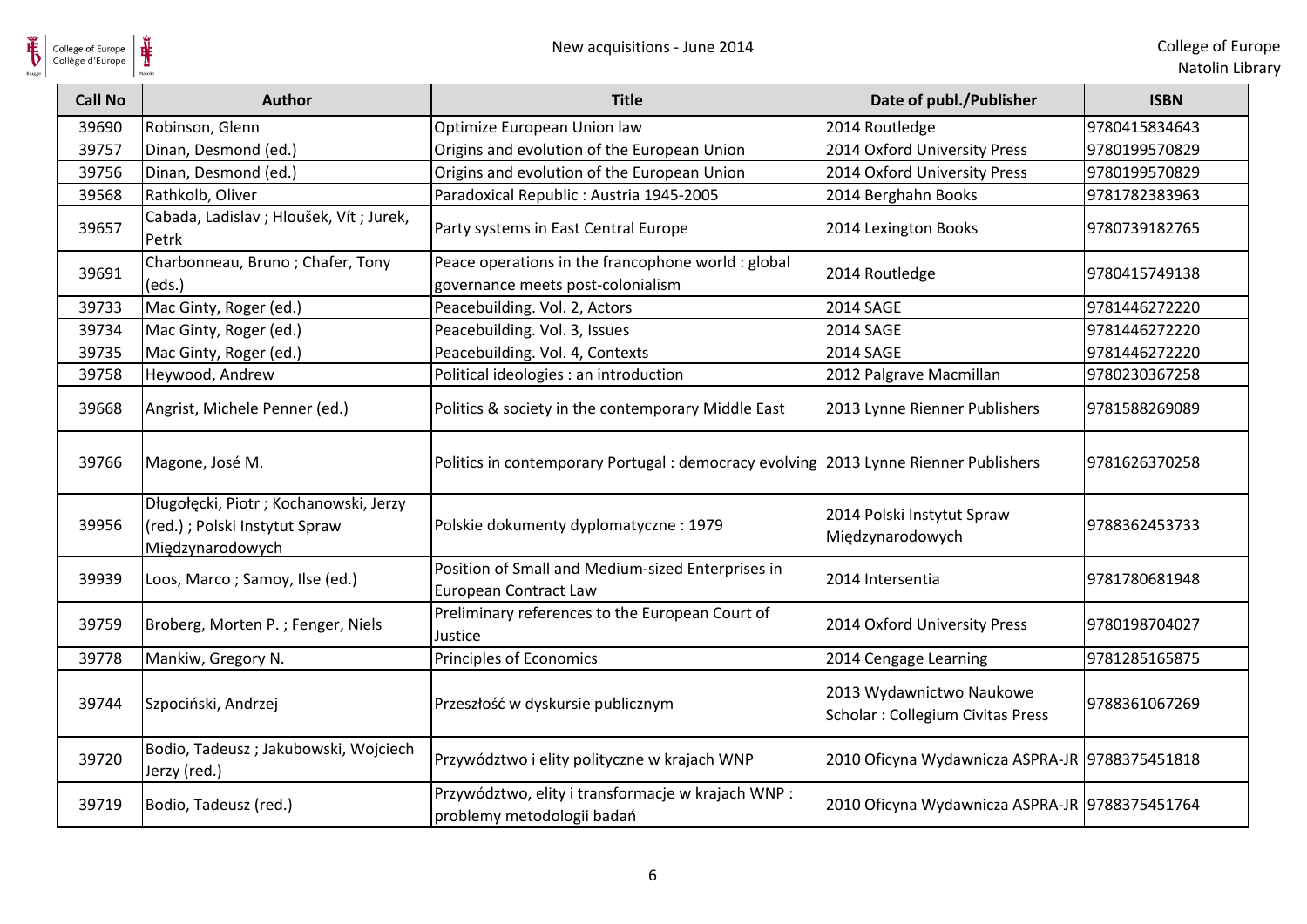| <b>Call No</b> | <b>Author</b>                                                    | <b>Title</b>                                                                                                | Date of publ./Publisher         | <b>ISBN</b>   |
|----------------|------------------------------------------------------------------|-------------------------------------------------------------------------------------------------------------|---------------------------------|---------------|
| 39723          | Nowak, Andrzej                                                   | Putin : źródło imperialnej agresji                                                                          | 2014 Wydawnictwo Sic!           | 9788361967668 |
| 39940          | Sakwa, Richard                                                   | Putin redux : power and contradiction in contemporary<br>Russia                                             | 2014 Routledge                  | 9780415630979 |
| 39724          | Walak, Marta; Boryniak, Oleg (red.)                              | Razem czy osobno? : dwadzieścia lat stosunków polsko-2013 Naukowe Wydawnictwo<br>ukraińskich                | Piotrkowskie                    | 9788377260647 |
| 39569          | Caestecker, Frank; Moore, Bob (ed.)                              | Refugees from Nazi Germany and the Liberal European<br><b>States</b>                                        | 2014 Berghahn Books             | 9781782383925 |
| 39779          | Zimmerman, William                                               | Ruling Russia: authoritarianism from the revolution to<br>Putin                                             | 2014 Princeton University Press | 9780691161488 |
| 39770          | Laruelle, Marlène                                                | Russia's Arctic strategies and the future of the Far<br><b>North</b>                                        | 2014 M.E. Sharpe                | 9780765635013 |
| 39693          | Hughes, Christopher W.; Lai, Yew Meng<br>(eds.)                  | Security studies : a reader                                                                                 | 2011 Routledge                  | 9780415326018 |
| 39714          | Penn, Shana                                                      | Sekret "Solidarności" : kobiety, które pokonały<br>komunizm w Polsce                                        | 2014 Wydawnictwo WAB            | 9788328008946 |
| 39643          | Strik, Philip                                                    | Shaping the Single European Market in the Field of<br>Foreign Direct Investment                             | 2014 Hart Publishing            | 9781849465427 |
| 39694          | Anders (ed.)                                                     | Archer, Clive ; Bailes, Alyson J. K.; Wivel, Small states and international security : Europe and<br>beyond | 2014 Routledge                  | 9780415629980 |
| 39742          | Friszke, Andrzej ; Sowiński, Paweł ;<br>Persak, Krzysztof (red.) | Solidarność od wewnątrz 1980-1981                                                                           | 2013 Instytut Pamięci Narodowej | 9788376294841 |
| 39660          | Bliesemann de Guevara, Berit (ed.)                               | Statebuilding and State-Formation : The Political<br>Sociology of Intervention                              | 2013 Routledge                  | 9780415731423 |
| 39701          | Kalka, Piotr (red.)                                              | Stosunki gospodarcze między Polską a Niemcami 20 lat<br>po zjednoczeniu                                     | 2012 Instytut Zachodni          | 9788361736325 |
| 39715          | Grochowska, Magdalena                                            | Strzelecki: Śladem nadziei                                                                                  | 2014 Świat Książki              | 9788379435968 |
| 39813          | Taha, Zakaria                                                    | Syrie                                                                                                       | 2013 De Boeck                   | 9782804181475 |
| 39760          | Schweiger, Christian                                             | The EU and the global financial crisis : new varieties of<br>capitalism                                     | 2014 Edward Elgar               | 9781781003886 |
| 39695          | Ceccorulli, Michela; Labanca, Nicola<br>(ed.)                    | The EU, Migration and the Politics of Administrative<br>Detention                                           | 2014 Routledge                  | 9780415816892 |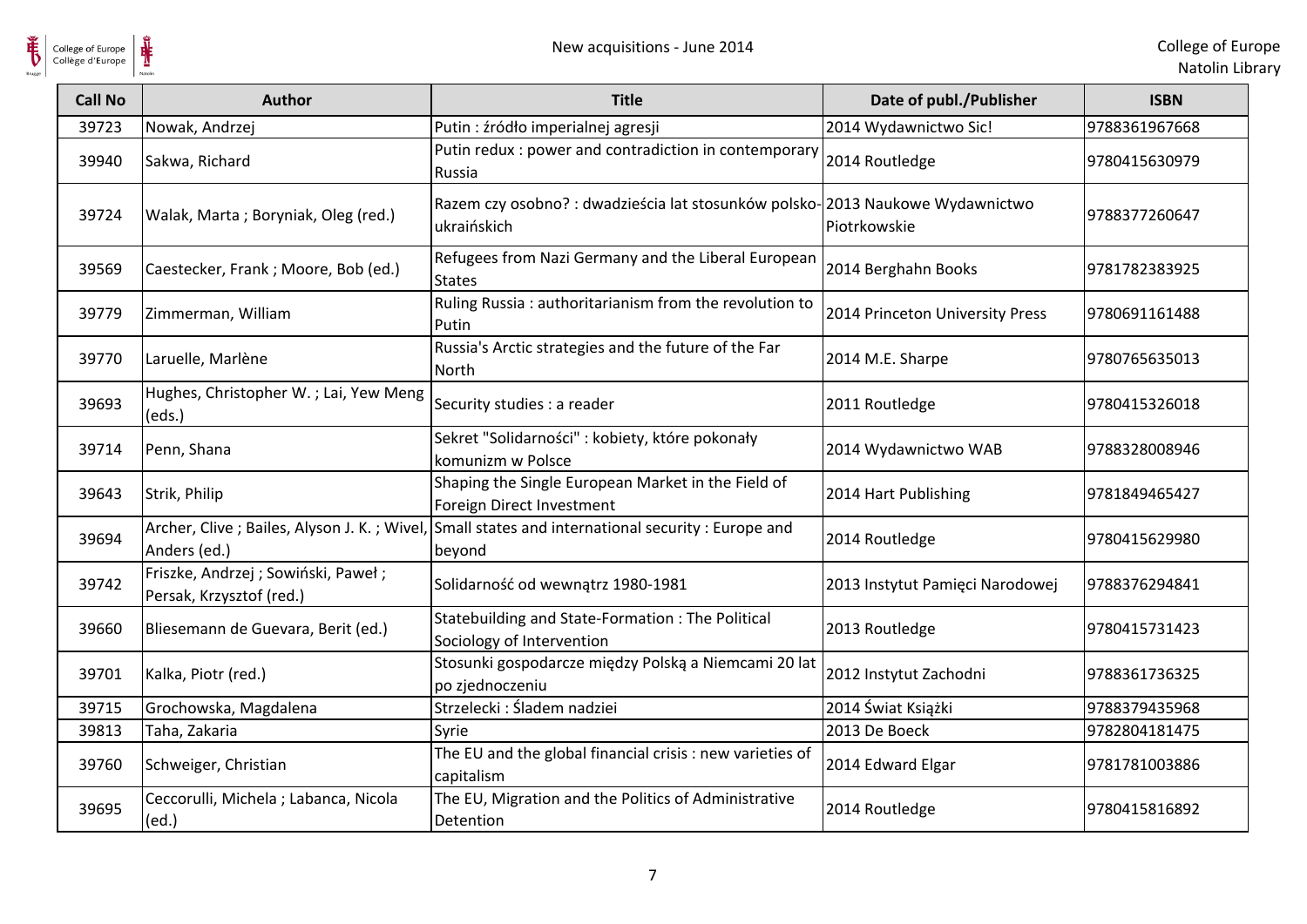College of Europe

 $\frac{1}{\sqrt{2}}$ 

| <b>Call No</b> | <b>Author</b>                                                                    | <b>Title</b>                                                                                                                         | Date of publ./Publisher         | <b>ISBN</b>   |
|----------------|----------------------------------------------------------------------------------|--------------------------------------------------------------------------------------------------------------------------------------|---------------------------------|---------------|
| 39761          | Pisani-Ferry, Jean                                                               | The euro crisis and its aftermath                                                                                                    | 2014 Oxford University Press    | 9780199993338 |
| 39658          | Murphy, Alexander B.; Jordan-Bychkov,<br>Terry G.; Bychkova Jordan, Bella        | The European culture area : a systematic geography                                                                                   | 2014 Rowman & Littlefield       | 9781442223462 |
| 39667          | Ghazaryan, Nariné                                                                | The European Neighbourhood Policy and the<br>Democratic Values of the EU : A Legal Analysis                                          | 2014 Hart                       | 9781849462785 |
| 39532          | Kaplan, Philip                                                                   | The Few: Preparation for the Battle of Britain: rare<br>photographs from wartime archives                                            | 2014 Pen & Sword Books Ltd      | 9781783462872 |
| 39763          | Hartley, Trevor                                                                  | The Foundations of European Union Law: An<br>Introduction to the Constitutional and Administrative<br>Law of the European Union      | 2014 Oxford University Press    | 9780199681457 |
| 39762          | Hartley, Trevor                                                                  | The Foundations of European Union Law: An<br>Introduction to the Constitutional and Administrative<br>Law of the European Union      | 2014 Oxford University Press    | 9780199681457 |
| 39764          | Hartley, Trevor                                                                  | The Foundations of European Union Law: An<br>Introduction to the Constitutional and Administrative<br>Law of the European Union      | 2014 Oxford University Press    | 9780199681457 |
| 39696          | Edelstein, Melvin Allen                                                          | The French Revolution and the birth of electoral<br>democracy                                                                        | 2014 Ashgate                    | 9781409454717 |
| 39662          | Lindemann, Thomas; Ringmar, Erik (ed.) The international politics of recognition |                                                                                                                                      | 2012 Paradigm Publishers        | 9781594518096 |
| 39697          | Weber, Franziska                                                                 | The law and economics of enforcing European<br>consumer law : a comparative analysis of package<br>travel and misleading advertising | 2014 Ashgate                    | 9781472417046 |
| 39685          | Hewitt, Gavin                                                                    | The lost continent : the BBC's Europe editor on<br>Europe's darkest hour since World War Two                                         | 2013 Hodder & Stoughton         | 9781444764802 |
| 39777          | Campbell, John L.                                                                | The national origins of policy ideas: knowledge<br>regimes in the United States, France, Germany, and<br><b>Denmark</b>              | 2014 Princeton University Press | 9780691150314 |
| 39737          | Bodin, Hélène                                                                    | The Nobel Banquets: Modern Recipes from Classic<br><b>Menus</b>                                                                      | 2005 EP Publishing              | 8389304406    |
| 39684          | Israeli, Raphael                                                                 | The Oslo Idea: The Euphoria of Failure                                                                                               | 2012 Transaction Publishers     | 9781412846110 |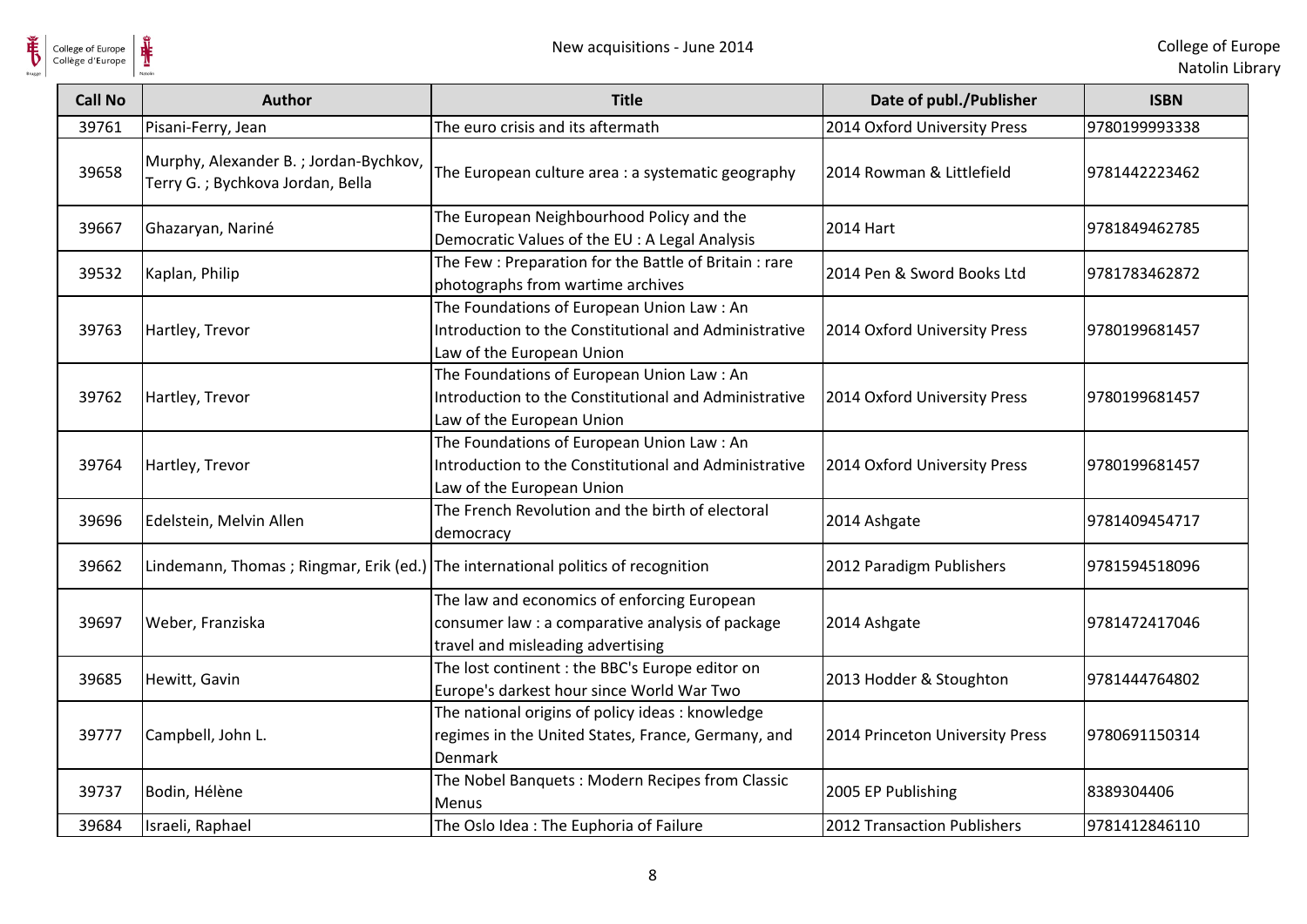

| <b>Call No</b> | <b>Author</b>                                                      | <b>Title</b>                                                                                                   | Date of publ./Publisher               | <b>ISBN</b>   |
|----------------|--------------------------------------------------------------------|----------------------------------------------------------------------------------------------------------------|---------------------------------------|---------------|
| 39673          | Brynen, Rex ; El-Rifai, Roula (ed.)                                | The Palestinian refugee problem : the search for a<br>resolution                                               | 2014 Pluto Press                      | 9780745333380 |
| 39710          | Rothert, Agnieszka (ed.)                                           | The Processes of transnational governance                                                                      | 2014 Dom Wydawniczy Elipsa            | 9788371519833 |
| 39941          | Morel, Michèle                                                     | The Right not to be Displaced in International Law                                                             | 2014 Intersentia                      | 9781780682051 |
| 39768          | Özkeçeci-Taner, Binnur                                             | The Role of Ideas in Coalition Government Foreign<br>Policymaking: The Case of Turkey between 1991 and<br>2002 | 2009 Republic of Letters              | 9789089790163 |
| 39923          | Steger, Manfred B.; Battersby, Paul;<br>Siracusa, Joseph M. (eds.) | The SAGE Handbook of Globalization. Vol. 1                                                                     | 2014 Sage                             | 9781446256220 |
| 39924          | Steger, Manfred B.; Battersby, Paul;<br>Siracusa, Joseph M. (eds.) | The SAGE Handbook of Globalization. Vol. 2                                                                     | 2014 Sage                             | 9781446256220 |
| 39644          | Corum, James S.; Mertelsmann, Olaf;<br>Piirimäe, Kaarel (eds.)     | The Second World War and the Baltic States                                                                     | 2014 Peter Lang                       | 9783631653036 |
| 39645          | Tsachevsky, Venelin                                                | The Swiss model: the power of democracy                                                                        | 2014 Peter Lang                       | 9783631650608 |
| 39769          | Soros, George                                                      | The tragedy of the European Union: disintegration or<br>revival?                                               | 2014 PublicAffairs                    | 9781610394215 |
| 39771          | Bootle, Roger                                                      | The Trouble with Europe: Why the EU isn't Working -<br>How it Can be Reformed: What Could Take its Place       | 2014 Nicholas Brealey Publishing      | 9781857886153 |
| 39698          | Schieder, Siegfried ; Spindler, Manuela<br>(eds.)                  | Theories of International Relations                                                                            | 2014 Routledge                        | 9780415741149 |
| 39699          | Kauppi, Niilo; Madsen, Mikael Rask<br>(ed.)                        | Transnational Power Elites : the new professionals of<br>gouvernance, law and security                         | 2013 Routledge                        | 9780415665247 |
| 39725          | Studenna-Skrukwa, Marta                                            | Ukraiński Donbas : oblicza tożsamości regionalnej                                                              | 2014 Wydawnictwo Nauka i<br>Innowacje | 9788363795405 |
| 39669          | Nydell, Margaret K.                                                | Understanding Arabs: a contemporary guide to Arab<br>society                                                   | 2012 Nicholas Brealey Publishing      | 9780983955801 |
| 39670          | Schwedler, Jillian (ed.)                                           | Understanding the contemporary Middle East                                                                     | 2013 Lynne Rienner Publishers, Inc.   | 9781588269102 |
| 39646          | Hart, Gail Kathleen; Biendarra, Anke S.<br>(eds.)                  | Visions of Europe : interdisciplinary contributions to<br>contemporary cultural debates                        | 2014 Peter Lang                       | 9783631648414 |